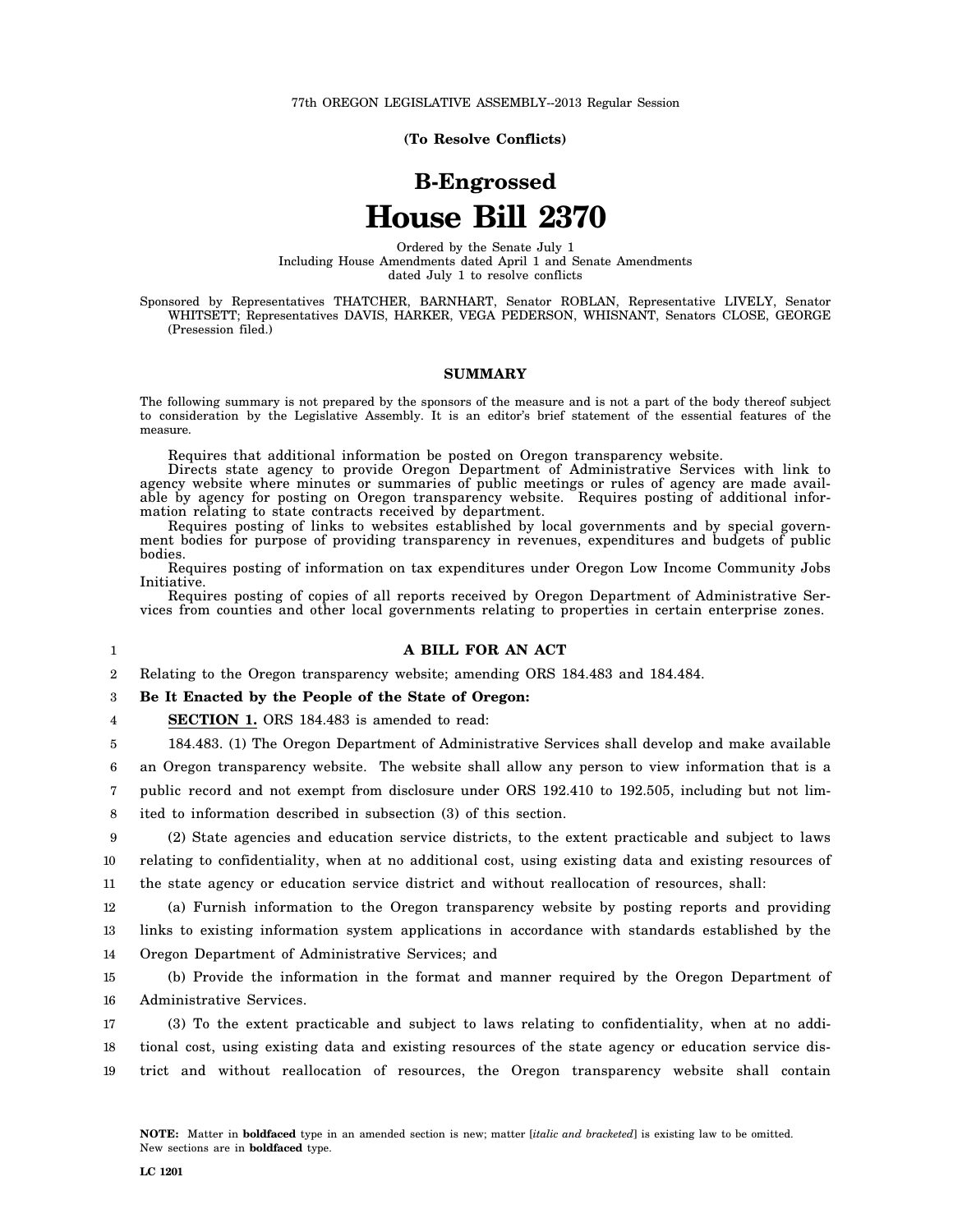1 2 3 4 5 6 7 8 9 10 11 12 13 14 15 16 17 18 19 20 21 22 23 24 25 26 27 28 29 30 31 32 33 34 35 36 37 38 39 40 41 42 information about each state agency and education service district, including but not limited to: (a) Annual revenues of state agencies and education service districts; (b) Annual expenditures of state agencies and education service districts; (c) Annual human resources expenses, including compensation, of state agencies and education service districts; (d) Annual tax expenditures of state agencies, including, when possible, the identity of the recipients of each tax expenditure; [*(e) Contracting and subcontracting information of state agencies and education service districts, to the extent allowed by law;*] [*(f)*] **(e)** A prominently placed graphic representation of the primary funding categories and approximate number of individuals served by the state agency or the education service district; [*(g)*] **(f)** A description of the mission, function and program categories of the state agency or education service district; [*(h)*] **(g)** Information about the state agency from the Oregon Progress Board; [*(i)*] **(h)** A copy of any audit report issued by the Secretary of State for the state agency or of any audit reports issued for the education service district;  $[(j)]$  (i) The local service plans of the education service districts; [*(k)*] **(j)** A copy of each report required by statute for education service districts; and [*(L)*] **(k)** A copy of all notices of public meetings of the education service districts. (4) In addition to the information described in subsection (3) of this section[*, each state agency shall post on the Oregon transparency website notices of public meetings required to be provided by the state agency under ORS 192.640.*]**: (a) The department shall post on the Oregon transparency website notices of public meetings required to be provided by the state agency under ORS 192.640. If the state agency maintains a website where minutes or summaries of the public meetings are available, the state agency shall provide the department with the link to that website for posting on the Oregon transparency website. (b) The department shall post on the Oregon transparency website a link for the website maintained by the Secretary of State for rules adopted by the state agency. If the state agency maintains a website where the rules of the agency are posted, or where any information relating to the rules of the agency is posted, the state agency shall provide the department with the link to that website for posting on the Oregon transparency website. (c) The department shall provide links on the Oregon transparency website for information received by the department regarding contracts and subcontracts entered into by a state agency or education service district, to the extent disclosure of that information is allowed by law and the information is already available on websites maintained by the state agency or education service district. To the extent available, the information linked to under this section must include: (A) Information on professional, personal and material contracts; (B) The date of each contract and the amount payable under the contract; (C) The period during which the contract is or was in effect; and (D) The names and addresses of vendors.**

43 44 45 (5) In creating, operating, refining and recommending enhancements to the Oregon transparency website, the Oregon Department of Administrative Services and the Transparency Oregon Advisory Commission created in ORS 184.486 shall consider and, to the extent practicable, adhere to the fol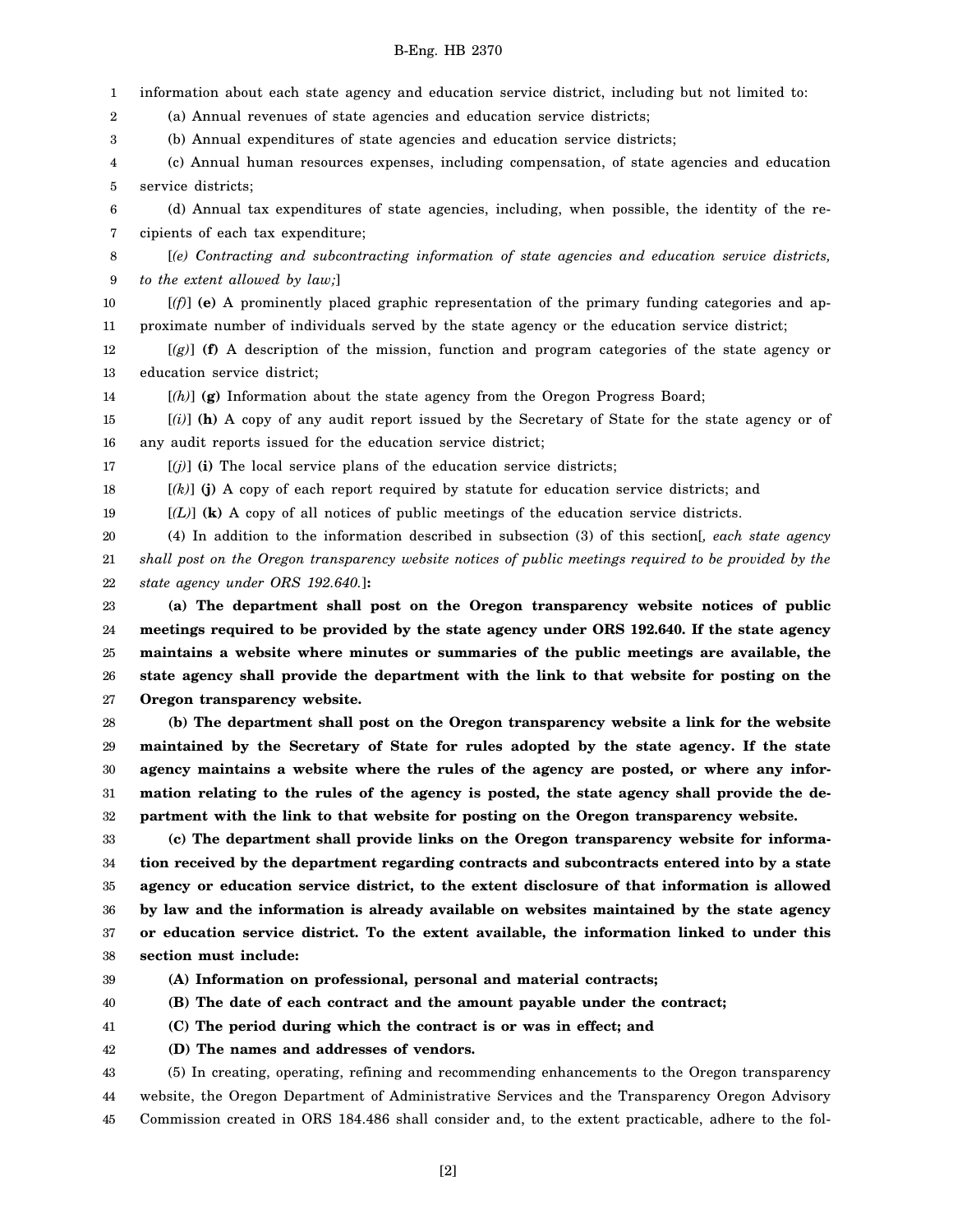1 lowing principles:

2 (a) The website must be accessible without cost and be easy to use;

3 4 (b) Information included on the Oregon transparency website must be presented using plain, easily understandable language; and

5 6 7 (c) The website should teach users about how state government and education service districts work and provide users with the opportunity to learn something about how state government and education service districts raise and spend revenue.

8 9 10 11 12 (6) If a state agency or an education service district is not able to include information described in this section on the Oregon transparency website because of the lack of availability of information or cost in acquiring it, the Transparency Oregon Advisory Commission created in ORS 184.486 shall list the information that is not included for that state agency or education service district in the commission's report to the Legislative Assembly required under ORS 184.486.

13 14 15 16 17 18 19 20 21 22 **(7) The Oregon Department of Administrative Services shall include on the Oregon transparency website a page that provides links to websites established by local governments, as defined in ORS 174.116, and by special government bodies, as defined in ORS 174.117, for the purpose of providing transparency in the revenues, expenditures and budgets of the public bodies. The department shall include a link to the website of the public body upon receiving a request from the public body, and shall consider recommendations from the Transparency Oregon Advisory Commission for the inclusion of other links to local and special government body websites. The department shall include a prominent link on the home page of the Oregon transparency website for information posted to the page described in this subsection.**

23 24 **SECTION 2.** ORS 184.484, as amended by section 24, chapter 45, Oregon Laws 2012, is amended to read:

25 26 27 28 29 30 184.484. (1) For each statute authorizing a tax expenditure that has a purpose connected to economic development and is listed in subsection (2) of this section, the state agency charged with certifying or otherwise administering the tax expenditure shall submit a report to the Oregon Department of Administrative Services. If no agency is authorized by statute, or if the statute does not provide for certification or administration of the tax expenditure, the Department of Revenue shall submit the report.

31 (2) This section applies to:

32 33 (a) ORS 285C.175, 285C.309, 285C.362, 307.123, 307.455, 307.462, 315.141, 315.331, 315.336, 315.341, 315.507, 315.514, **315.533,** 316.698, 316.778, 317.124, 317.391 and 317.394.

34 35 (b) Grants awarded under ORS 469B.256 in any tax year in which certified renewable energy contributions are received as provided in ORS 315.326.

36 (c) ORS 315.354 except as applicable in ORS 469B.145  $(2)(a)(L)$  or  $(N)$ .

37 (d) ORS 316.116, if the allowed credit exceeds \$2,000.

38 39 (3) The following information, if it is already available in an existing database maintained by the agency, must be included in the report required under this section:

40 41 (a) The name of each taxpayer or applicant approved for the allowance of a tax expenditure or a grant award under ORS 469B.256.

42 (b) The address of each taxpayer or applicant.

43 44 (c) The total amount of credit against tax liability, reduction in taxable income or exemption from property taxation granted to each taxpayer or applicant.

45 (d) Specific outcomes or results required by the tax expenditure program and information about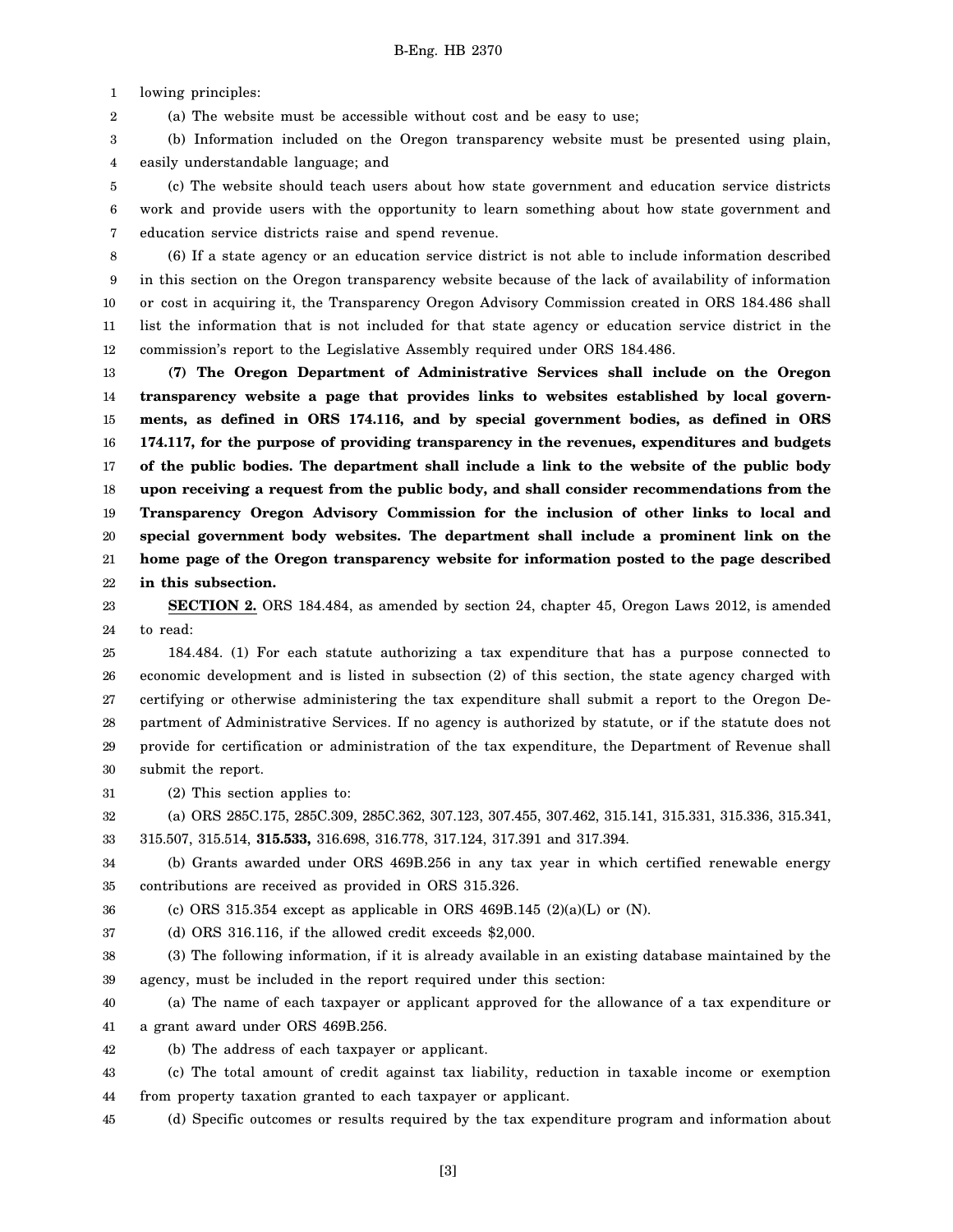1 whether the taxpayer or applicant meets those requirements. This information shall be based on data

2 already collected and analyzed by the agency in the course of administering the tax expenditure.

3 Statistics must be accompanied by a description of the methodology employed in their generation.

4 5 (e) An explanation of the agency's certification decision for each taxpayer or applicant, if applicable.

6 7 (f) Any additional information submitted by the taxpayer or applicant and relied upon by the agency in its certification determination.

8 9 (g) Any other information that agency personnel deem valuable as providing context for the information described in this subsection.

10 11 (4) The information reported under subsection (3) of this section may not include proprietary information or information that is exempt from disclosure under ORS 192.410 to 192.505 or 314.835.

12 13 14 15 16 17 (5) No later than September 30 of each year, agencies described in subsection (1) of this section shall submit to the Oregon Department of Administrative Services the information required under subsection (3) of this section as applicable to applications for allowance of tax expenditures approved by the agency during the agency fiscal year ending during the current calendar year. The information shall then be posted on the Oregon transparency website required under ORS 184.483 no later than December 31 of the same year.

18 19 20 21 22 23 24 25 26 **(6) In addition to the information described in subsection (3) of this section, the Oregon Department of Administrative Services shall post on the Oregon transparency website copies of all reports that the department, the Department of Revenue or the Oregon Business Development Department receives from counties and other local governments relating to properties in enterprise zones that have received tax exemptions under ORS 285C.170, 285C.175 or 285C.409, or that are eligible for tax exemptions under ORS 285C.309, 315.507 or 317.124 by reason of being in an enterprise zone. The reports shall be submitted to the Oregon Department of Administrative Services in a manner and format prescribed by the department.**

27 28 29 [*(6)*] **(7)** The information described in this section that is available on the Oregon transparency website must be accessible in the format and manner required by the Oregon Department of Administrative Services.

30 31 32 [*(7)*] **(8)** The information described in this section shall be furnished to the Oregon transparency website by posting reports and providing links to existing information systems applications in accordance with standards established by the Oregon Department of Administrative Services.

33 34 35 **SECTION 3. If House Bill 3400 becomes law, section 1 of this 2013 Act (amending ORS 184.483) is repealed and ORS 184.483, as amended by section 1, chapter 357, Oregon Laws 2013 (Enrolled House Bill 3400), is amended to read:**

36 37 38 39 184.483. (1) The Oregon Department of Administrative Services shall develop and make available an Oregon transparency website. The website shall allow any person to view information that is a public record and not exempt from disclosure under ORS 192.410 to 192.505, including but not limited to information described in subsection (3) of this section.

40 41 42 (2) State agencies and education service districts, to the extent practicable and subject to laws relating to confidentiality, when at no additional cost, using existing data and existing resources of the state agency or education service district and without reallocation of resources, shall:

43 44 45 (a) Furnish information to the Oregon transparency website by posting reports and providing links to existing information system applications in accordance with standards established by the Oregon Department of Administrative Services; and

[4]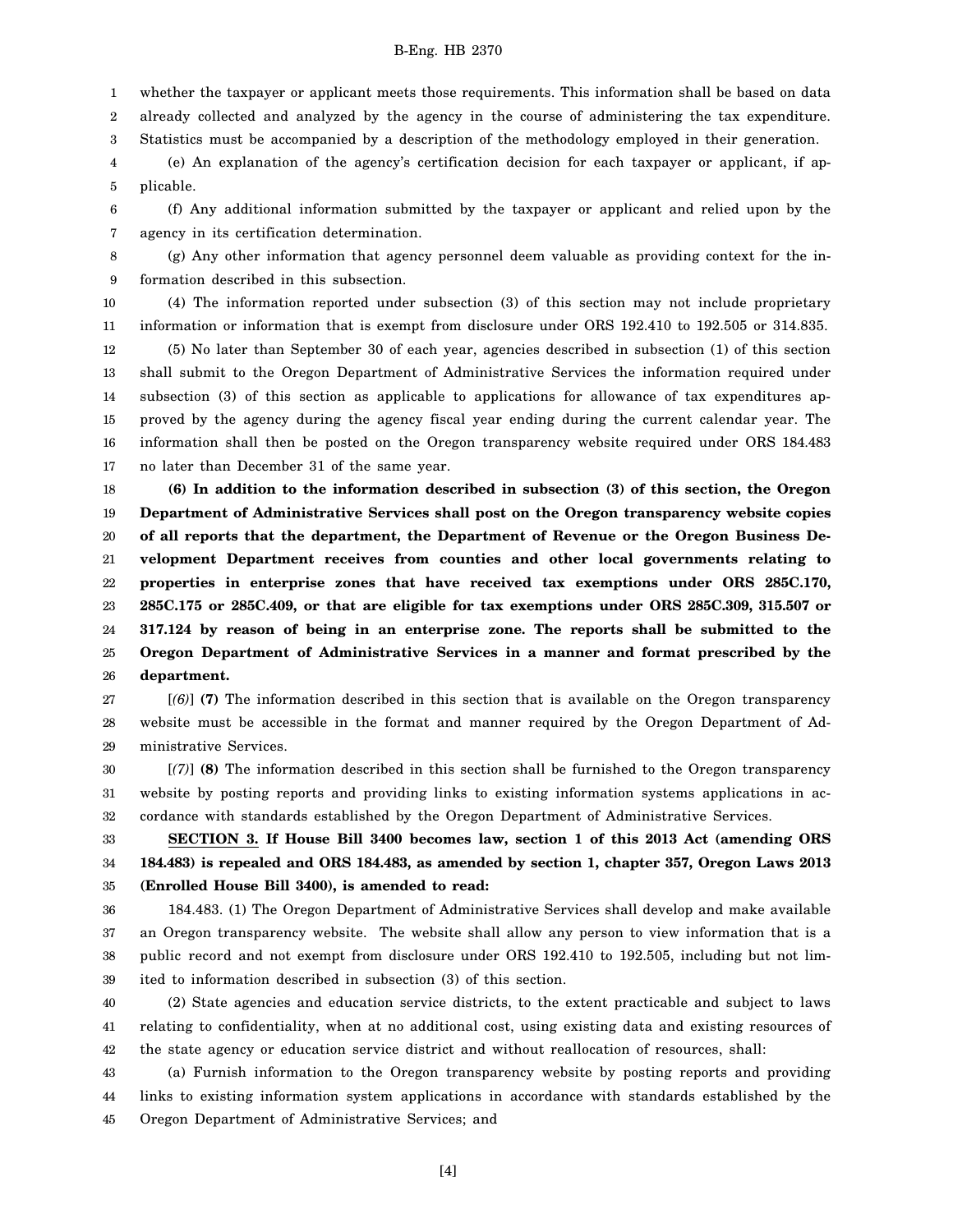(b) Provide the information in the format and manner required by the Oregon Department of

1

2 3 4 5 6 7 8 9 10 11 12 13 14 15 16 17 18 19 20 21 22 23 24 25 26 27 28 29 30 31 32 33 34 35 36 37 38 39 40 41 42 43 44 45 Administrative Services. (3) To the extent practicable and subject to laws relating to confidentiality, when at no additional cost, using existing data and existing resources of the state agency or education service district and without reallocation of resources, the Oregon transparency website shall contain information about each state agency and education service district, including but not limited to: (a) Annual revenues of state agencies and education service districts; (b) Annual expenditures of state agencies and education service districts; (c) Annual human resources expenses, including compensation, of state agencies and education service districts; (d) Annual tax expenditures of state agencies, including, when possible, the identity of the recipients of each tax expenditure; (e) [*Contracting and subcontracting information of state agencies and education service districts, to the extent allowed by law, including,*] For each state agency, a description of the percentage of expenditures made in this state and the percentage of expenditures made outside this state under all contracts for goods or services entered into by the state agency during each biennium; (f) A prominently placed graphic representation of the primary funding categories and approximate number of individuals served by the state agency or the education service district; (g) A description of the mission, function and program categories of the state agency or education service district; (h) Information about the state agency from the Oregon Progress Board; (i) A copy of any audit report issued by the Secretary of State for the state agency or of any audit reports issued for the education service district; (j) The local service plans of the education service districts; (k) A copy of each report required by statute for education service districts; and (L) A copy of all notices of public meetings of the education service districts. (4) In addition to the information described in subsection (3) of this section[*, each state agency shall post on the Oregon transparency website notices of public meetings required to be provided by the state agency under ORS 192.640.*]**: (a) The department shall post on the Oregon transparency website notices of public meetings required to be provided by the state agency under ORS 192.640. If the state agency maintains a website where minutes or summaries of the public meetings are available, the state agency shall provide the department with the link to that website for posting on the Oregon transparency website. (b) The department shall post on the Oregon transparency website a link for the website maintained by the Secretary of State for rules adopted by the state agency. If the state agency maintains a website where the rules of the agency are posted, or where any information relating to the rules of the agency is posted, the state agency shall provide the department with the link to that website for posting on the Oregon transparency website. (c) The department shall provide links on the Oregon transparency website for information received by the department regarding contracts and subcontracts entered into by a state agency or education service district, to the extent disclosure of that information is allowed by law and the information is already available on websites maintained by the state agency or education service district. To the extent available, the information linked to under this section must include:**